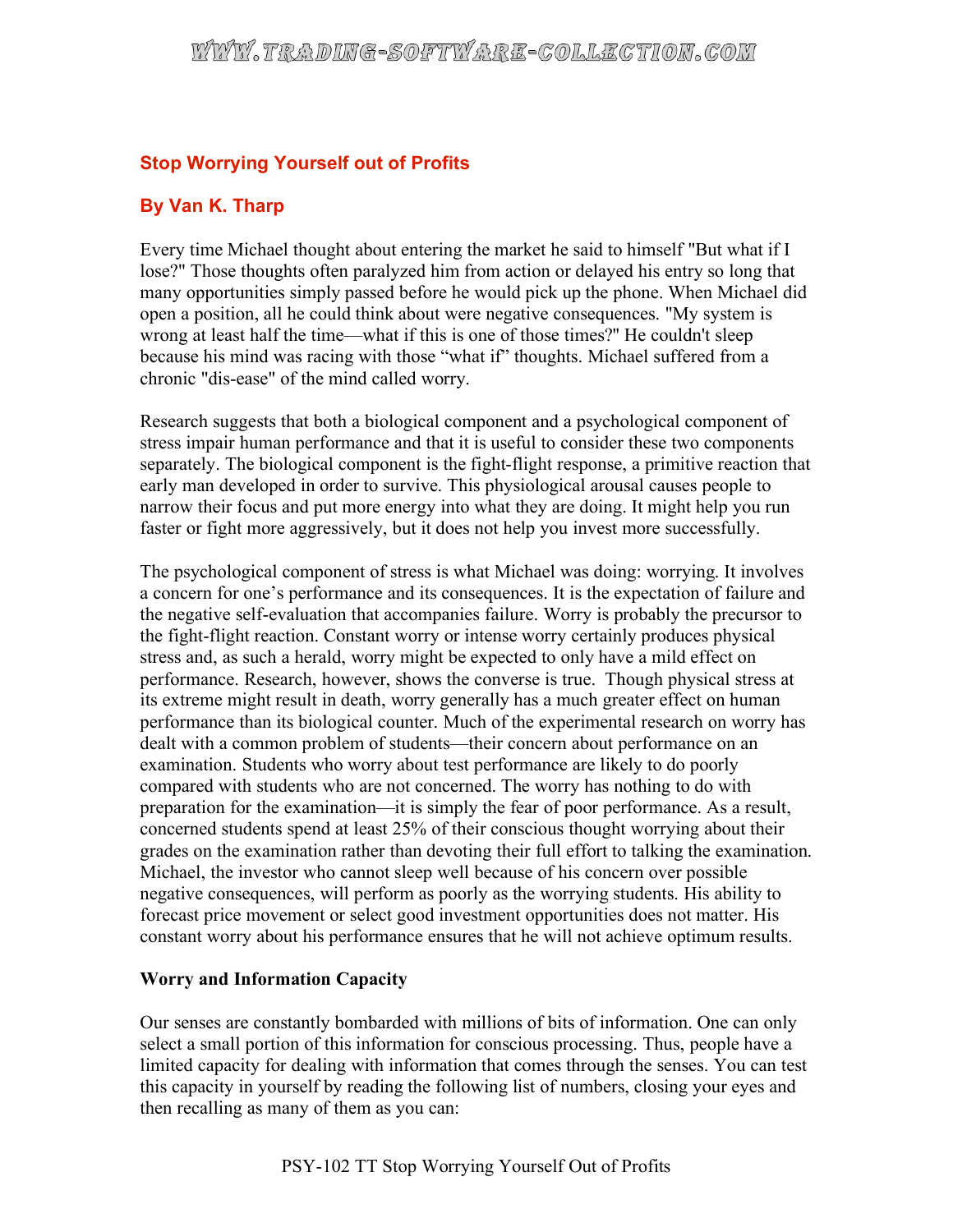# WWW.TRADING=SOFTWARE=COLLECTION.COM

#### 78 23 81 59 44 90 37 17 4 91 16 55 98 11 84

Unless you have an elaborate strategy for organizing the numbers into groupings that you can memorize, the basis for most mnemonic techniques, you probably were not able to recall many of them. Fifteen two-digit numbers far exceeds the capacity of most people.

Now imagine what other people will think of you if you don't recall all 15 numbers. Perhaps they'll think you are stupid or getting old or incapacitated. In addition, imagine that you will be fined \$1,000 for each number that you miss. You could lose up to \$15,000 if you miss them all. And what if the numbers you think you know turn out to be wrong? You really could miss all of them!

Now, keeping all of these thoughts in your mind, try again to recall the numbers. Chances are you missed more of them, if not all of them, on the second attempt. Why? Because worry takes up precious processing capacity. When you worry and take up capacity, little remains to perform more important tasks such as investment decision-making. Worry takes away from your ability to pay attention to what is really going on in the market. You cannot notice subtle changes in the market or respond to them because you are too preoccupied with your fantasy of "what if." Thus, if you worry about what will happen if you make a mistake, you probably will make that mistake. By concentrating on potential mistakes, you make them happen.

#### **Worry and Perception**

All the information obtained through the senses about the world "out there" comes from a set of complex mental operations called perception. These mental processes interpret and attach meaning to the information the senses detect. For example, one might see a set of black markings on a white piece of paper and "perceive" it as a bar chart with a "headand-shoulders bottom" or some sort of "resistance" or, to a non-technician, just meaningless lines. Perception is a filtering process, which selects information for conscious, processing. It selects information from the billion of bits impinging on our sensory apparatus, so we can cope with the world. The selection process is not random, however, but an active process that selects information according to one's expectations. What one sees out there depends on what one expects to see. The investor who expects to see a bull market in stocks will tend to perceive information that supports his expectations. He will "see" bullish technical patterns in his charts and ignore any evidence that might contradict the possibility of a bull market. Worry is a form of perception based on negative expectation. People who worry anticipate negative consequences. Most stressful events are stressful because of the way they are perceived. The event is just an event. It is a person's interpretation of the event that makes it stressful. Winners, for example, have learned how to make it "O.K. to lose." Losers, in contrast, become extremely anxious over losses and, as a result, have difficulty "letting go" of them.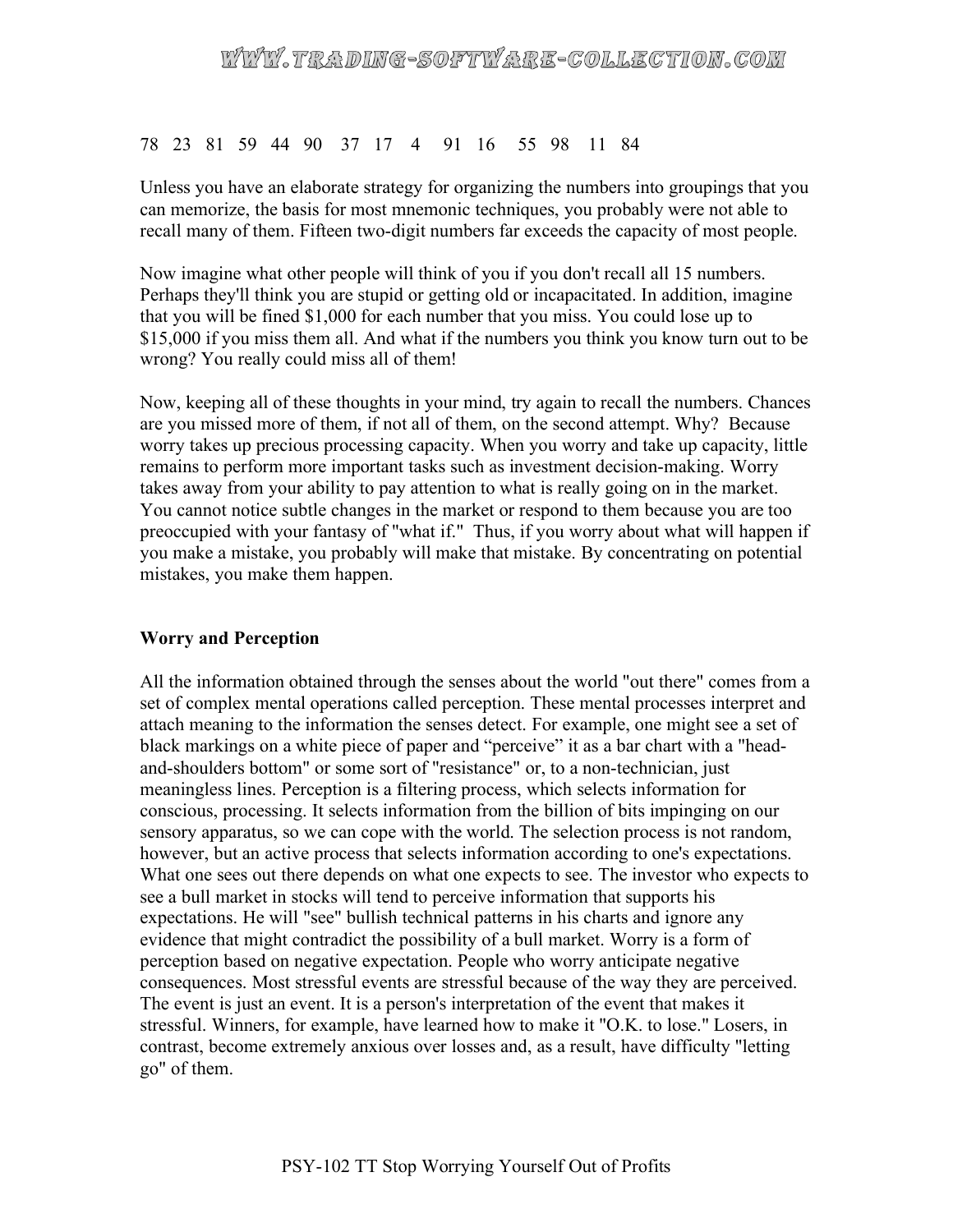A large loss, or even the potential for a large loss, may devastate the worrier. The person who dwells on the more positive aspects of the situation will view the same event as a lesson or even an opportunity. Suppose for example, the price of soybeans drops 20 cents per bushel. Let's look in detail at the reactions of five commodity investors to this same event.

- An old man with a smile on his face had been stopped out of soybeans early in the day. He had a \$3,000 loss at the time he was stopped out, but the closing price of the day would have amounted to a much larger loss. He felt good about himself for sticking to his trading plan, so he responded to the news by smiling and telling himself, "Great! You stuck to your system."
- A soybean farmer had sold his crop two months earlier at a much higher price because he was convinced that certain big companies were manipulating the markets down. The 20-cent price drop was, for him, further proof of manipulation. "Damn them," he said to himself as he frowned. He remained in a bad mood the rest of the day.
- An active trader was convinced soybeans were due for a major rally. He had predicted the drop during the day and had used the opportunity to acquire a substantial long position in soybeans. He had a small loss on the day, but he felt a sense of satisfaction because his plan was working well. The only thing he said to himself was, "I'm right."
- A company president phoned his broker in a panic even though he was short in soybeans. He now had a \$3,000 profit and he was concerned the market might go against him. His broker had convinced him to enter into the position and now he was afraid that he might lose his profit. "I'll lose again! " he thought as he called his broker to learn if he was still bearish.
- A financial columnist was long in soybeans. He had absorbed the loss, because he did not enter a stop with his order. His predominant thought was that he did not stand a chance. If he entered a stop, he was sure it would be picked off by the traders on the floor. If he sold out at a large loss, it would probably be at the low price of the day. If he held onto his position, the market probably would continue to go against him. "Why me?" he thought.

Notice how the same event is a totally different experience for each of these traders. Three traders actually lost money in the market, yet two of them had positive experiences. Two traders made profits, yet both of them were unhappy. Of course, most people are not happy about losses or sad about profits. These examples merely illustrate that profits and losses have nothing to do with experience. People create their own experience by the way they think. Each person experiences life differently because each person's thinking is unique.

People who generally worry a lot will worry a lot about their investments. People who worry about their investments will tend to do so constantly. In any situation, which might involve a threat to an individual's self-esteem, worriers show a marked capacity reduction. Self-esteem situations involve a threat of failure, whether it's a failing grade on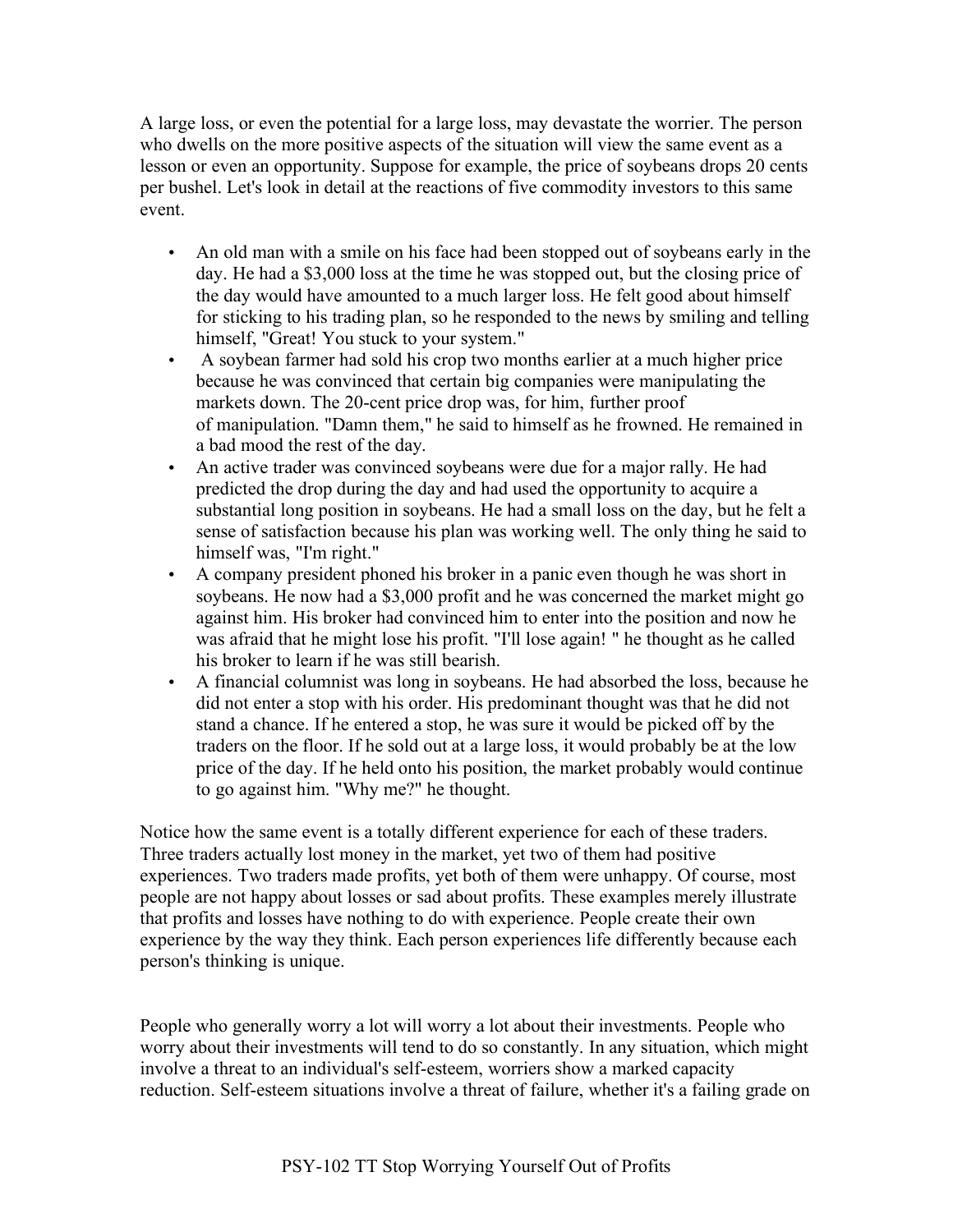an examination or performing poorly in the market. In fact, investing may pose a tremendous threat to an individual's self-esteem. The losing investor may not only experience financial hardship, but may also feel that he has failed to prove himself to those he loves or to himself.

#### **How to Deal with Worry**

How do you manage worry? If you can discover how you worry, then a simple solution to the problem is to do something else. If the new solution doesn't work, then again do something else. Keep changing your approach until you find something that does work. This does not necessarily mean changing your trading system. If you execute a system poorly, you will execute a new system poorly. "Changing your approach" means to change how you think, how you make decisions, and how you execute your system.

This solution is simple, but most people find it very difficult to accomplish because they are locked into certain patterns. Changing the way you think and perceive the world is not always easy. To change the way you think, you must first discover how you start the worrying process. Being objective about your own thinking is difficult while you are doing it, but much easier later when you can try two techniques to discover how you start worrying. The first exercise is to review a past, painful market experience. It is the quickest way to discover how you worry. You need only recall what happened just before the painful experience. You have no need to replay the experience itself.

Review the experience as if you are watching a movie of yourself. Sit back in a chair and feel yourself in that chair watching yourself on a movie screen. As you watch your movie, determine what started the worry experience. Was it something you saw or read? Was it something you heard or something someone said? Was it a feeling? What happened next? Did you start talking to yourself? Seeing pictures? Did your self-talk and pictures trigger the bad feelings? How did you do it?

When people worry they typically get themselves into a negative feedback loop. They talk to themselves, which produces bad feelings which results in more negative talk followed by more bad feelings and on and on. Others see images, which produce bad feelings, which make the images worse, and so on. What kind of loop do you produce?

Once you discover how you start to worry and what kind of negative feedback loop you produce, figure out some ways to change it. Disrupt your loop in some way. If you say negative things to yourself, practice following those phrases with a picture of something pleasant. Try changing the quality of the voice you hear. If you say negative things to yourself, say it in the voice of some well-known cartoon character. Be creative. Do anything that is different until you find something that works for you. If you have trouble discovering how you worry from your past memories, then a second exercise is to keep a worry diary. When you feel anxious or worried about an investment, make a note of it in your diary. Do so at the time you are worrying. Don't put it off. Be sure to include the following information: